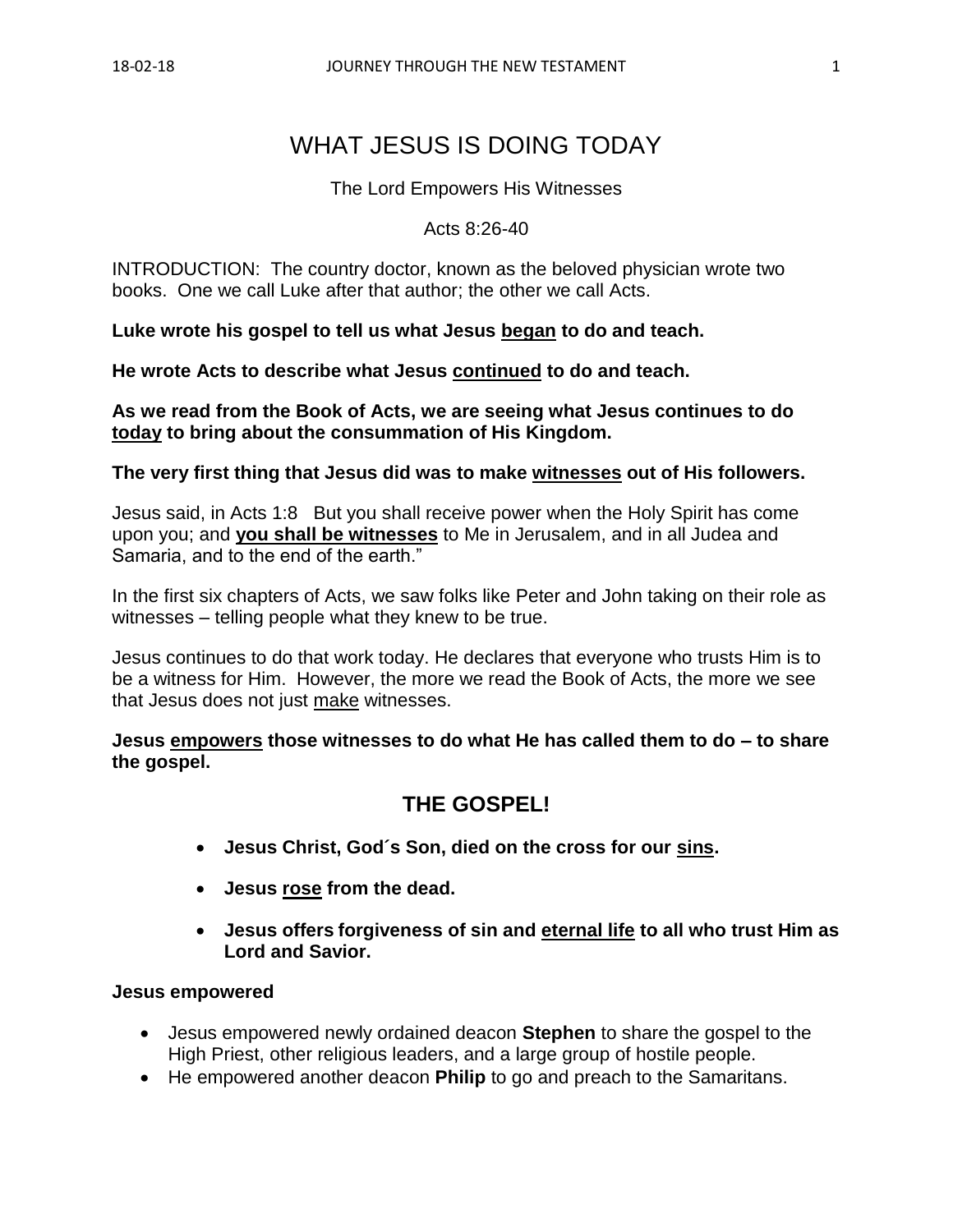- He converted the chief of Christian persecution named **Saul** and then empowered him to give an indisputable witness that Jesus is the Promised Messiah who came into this world to die for our sins.
- He empowered a "died in the wool" Jewish fisherman named **Peter** to go to the home of a Roman Centurion and lead this Gentile man and his whole family to faith in Christ.
- Jesus empowered **two believers from the island of Cypress** to go share their witness of the gospel to Gentiles in Antioch in Syria; and many, many Gentiles were born anew into the Kingdom of God through faith in Jesus Christ.

Dear fellow believer, do not miss the tremendous significance of these things.

### **We are His witnesses!**

#### **We are witnesses whom Jesus is empowering!**

• He promised He would empower us.

Acts 1:8 But **you shall receive power** when the Holy Spirit has come upon you; and you shall be witnesses to Me in Jerusalem, and in all Judea and Samaria, and to the end of the earth."

- Jesus promised the Holy Spirit would give us power to be witnesses to the Lord Jesus.
- Jesus has not only made us witnesses.
- He has made us empowered witnesses!
- **What we see Jesus doing in the lives of witnesses in the first century, we can know He can and will do in our lives today.**

I want us to look at just one of the accounts of one of Jesus´ followers who had become a witness, and see up close how Jesus worked in his life to empower him. The account I want us to examine is the conversion of the Ethiopian Eunuch.

### **THE CONVERSION OF THE ETHIOPIAN EUNUCH**

Acts 8:26–40 26 Now an angel of the Lord spoke to Philip, saying, "Arise and go toward the south along the road which goes down from Jerusalem to Gaza." This is desert.

27 So he arose and went. And behold, a man of Ethiopia, a eunuch of great authority under Candace the queen of the Ethiopians, who had charge of all her treasury, and had come to Jerusalem to worship, 28 was returning. And sitting in his chariot, he was reading Isaiah the prophet.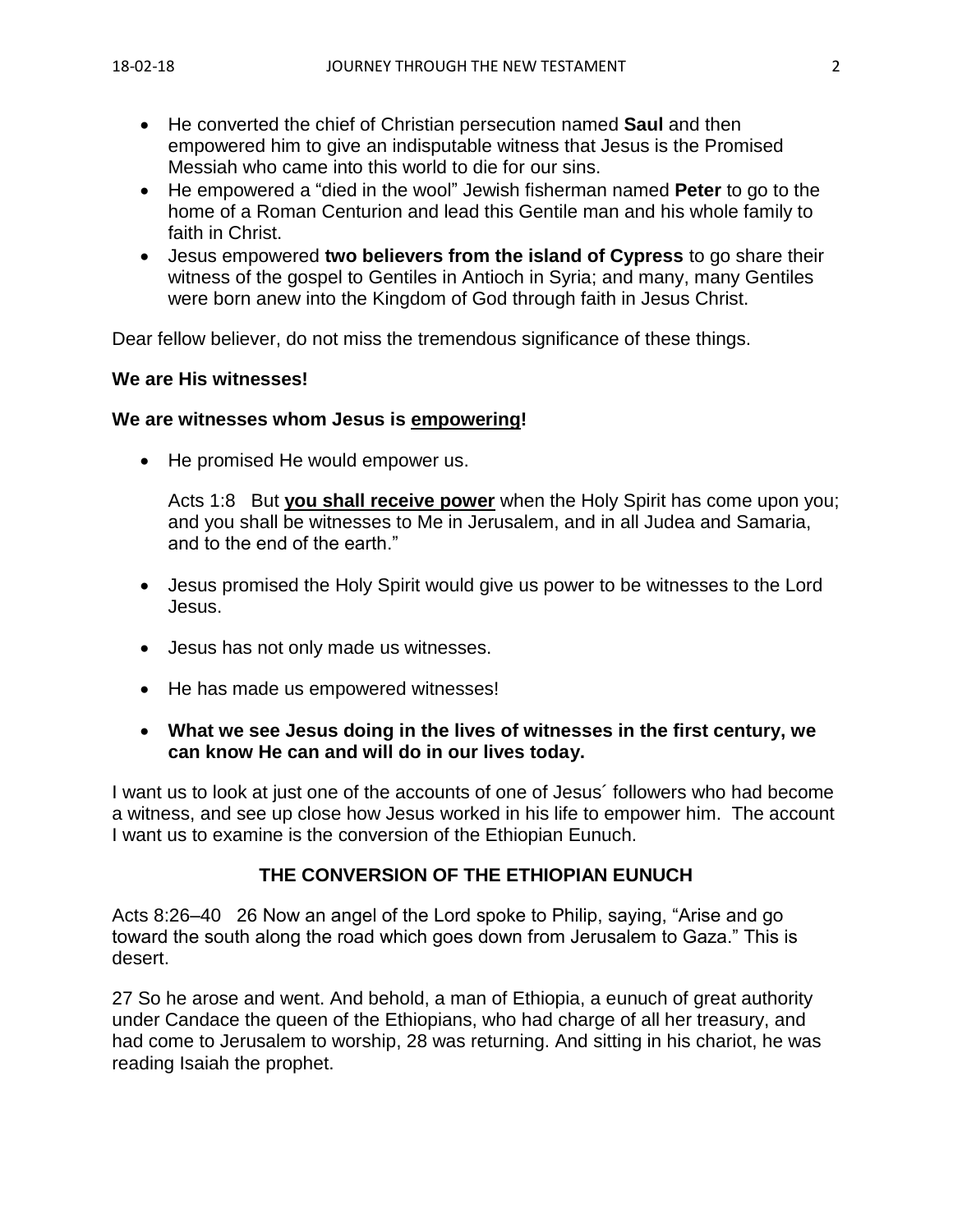29 Then the Spirit said to Philip, "Go near and overtake this chariot." 30 So Philip ran to him, and heard him reading the prophet Isaiah, and said, "Do you understand what you are reading?" 31 And he said, "How can I, unless someone guides me?" And he asked Philip to come up and sit with him. 32 The place in the Scripture which he read was this:

"He was led as a sheep to the slaughter;

*And as a lamb before its shearer is silent,*

*So He opened not His mouth*.

33 *In His humiliation His* justice was taken away,

*And who will declare His generation?*

For His life is taken from the earth."

34 So the eunuch answered Philip and said, "I ask you, of whom does the prophet say this, of himself or of some other man?" 35 Then Philip opened his mouth, and beginning at this Scripture, preached Jesus to him.

36 Now as they went down the road, they came to some water. And the eunuch said, "See, *here is* water. What hinders me from being baptized?" 37 Then Philip said, "If you believe with all your heart, you may." And he answered and said, "I believe that Jesus Christ is the Son of God." 38 So he commanded the chariot to stand still. And both Philip and the eunuch went down into the water, and he baptized him.

39 Now when they came up out of the water, the Spirit of the Lord caught Philip away, so that the eunuch saw him no more; and he went on his way rejoicing. 40 But Philip was found at Azotus. And passing through, he preached in all the cities till he came to Caesarea.

It was a most unusual sight. A caravan of several chariots accompanied by powerful soldiers on equally powerful horses were moving south on a little traveled desert road that connected Jerusalem to Gaza. There was another road, well to the north, that bore most of the traffic, because the opportunity for food, water, and shelter were far more plentiful.

A caravan, in and of itself, was not so unusual, but this caravan was different. There was no string of wagons carrying goods or camels loaded down with baskets of wares. And every part of this entourage portrayed both wealth and power. The men were strong and fearsome in appearance. The horses were groomed and healthy. The chariots were sturdy, strong, and beautifully crafted. The one at the center was plated with gold.

The center chariot was unusually large, built with a padded seat and back, obviously intended to carry a person of importance. Indeed it did, for seated in the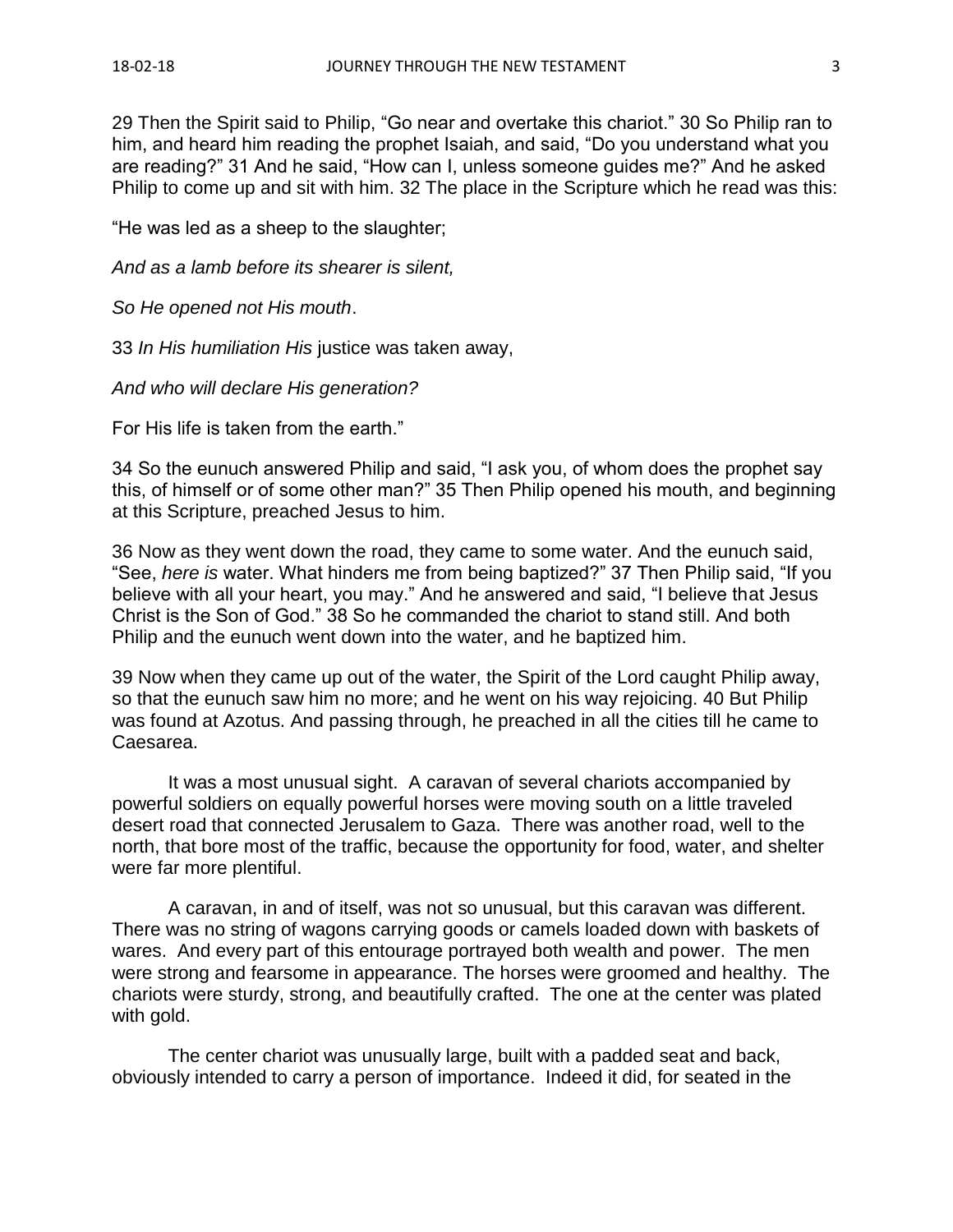chariot was a tall, handsome man with skin the color of coal and with a headdress embellished with golden trim upon his head.

What the man was doing was as unusual as this opulent caravan in the middle of such a barren place. The man was reading a scroll! If you had been able to peak over his shoulder, the mystery would have deepened. The scroll was written in Hebrew, and it was exceedingly obvious that this man was not a Jew!

No, he was in fact the Finance Minister to the Queen of Ethiopia, and he was reading the scroll of the prophet Isaiah. He had been to Jerusalem, to the temple. He had traveled 2,500 miles to come and worship the God of Israel. At a very large price from a very corrupt priest, this powerful government official managed to purchase the hand copied scroll of Israel´s most famous prophet. He had not found much around the temple itself that drew him closer to the One True God he sought to know. He hoped the words of the prophet would enlighten him.

The caravan stopped at a small oasis, the only one they had seen for many miles. The guards tensed when a man, obviously a Jewish man, but a man of very humble means approached the chariots. He could hear the Ethiopian official reading the words of Hebrew, and without regard to protocol, Philip called out to him, "Do you understand what you are reading?" The guards were surprised when the nobleman answered the brazen stranger. "How can I, unless someone explains it to me?"

Philip took the words as an invitation and went to the rich official. He moved over on his seat to make room for the humble Jew. The Ethiopian was reading from Isaiah 53, the prophecy of the suffering Messiah who would give His life for the sins of the world. The official asked, "Is the prophet speaking of himself or another?"

Philip must have chuckled to himself with delight. He was both thrilled and amazed. He had been in the middle of a revival among the people of the city of Samaria, hundreds of people coming to faith in the Lord Jesus Christ, when God sent a message through an angel for him to leave, and go to a desert road he knew was empty of travelers most of the time. God offered no explanation, no promise of what he would find, no hint of what he should look for. God just said, "Go."

Philip knew the Lord. He had trusted Him, and walked with the Lord daily. He had served the Lord as a Deacon of the church. He was not a perfect man, but he had learned to obey the Word of the Lord. So when the angel said go down in the desert, he left the burning fires of evangelistic revival in Samaria and went where God said to go.

That´s why he silently chuckled. This was just like God! A divine appointment in the middle of nowhere. God had brought Philip to a man who obviously for years had sought the Lord with all his heart. God had put in this Ethiopian´s hands that portion of Scripture that would show him the way to forgiveness of sin and knowledge of the True and Living God more clearly than any other Scripture yet written. And God had sent him, Philip of Caesarea, to explain to the Ethiopian Eunuch that the One of whom Isaiah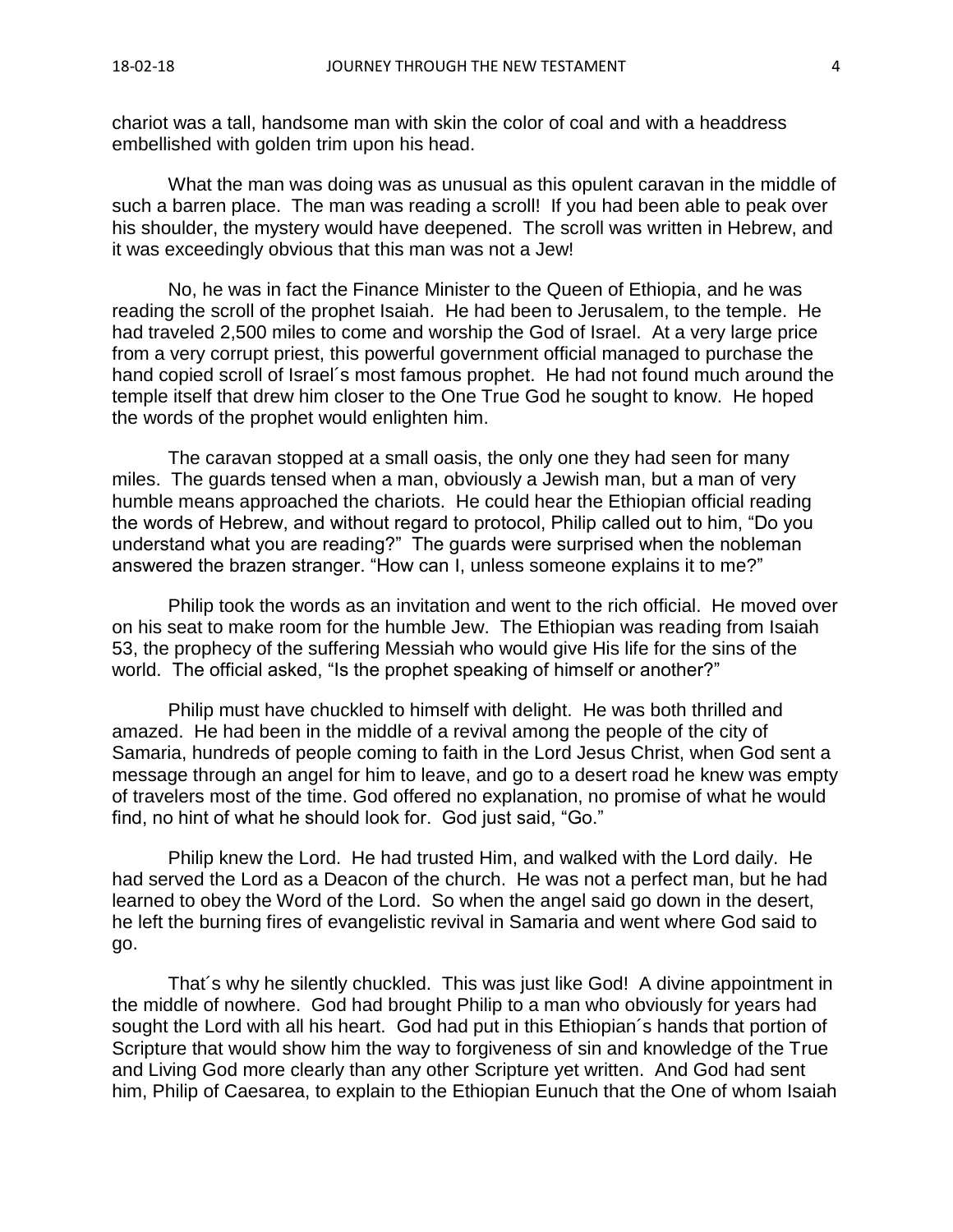wrote was God´s own Son, the Messiah, Jesus of Nazareth, and only a short time before, He had fulfilled the prophecy they were reading together by dying on a cross outside the walls of Jerusalem, and on the third day, rising from the dead.

After Philip shared the gospel, the Ethiopian believed and was saved. In the sweet providence of God, they were sitting by the only pool of water for a hundred miles, deep enough to be baptized in. And the official said, "Let´s do this now!"

Isn´t that a marvelous story?

Isn´t it all the more marvelous because it is true?

But friend, let me tell you the most marvelous thing of all about this true story. God had it recorded in His Word for you! For me! And for you, and you, and you!

#### Because **Jesus has made each of us a witness for Him.**

#### And **He wants us to see how He will empower our witness.**

He wants us to see that

# **I. OUR WITNESS IS EMPOWERED BY DIVINE PREPARATION.**

#### **Only God could have put the Ethiopian and Philip together.**

- Who knows what God did when this stalwart Ethiopian man was just a little boy?
- Perhaps one night after the young man lay on still warm desert sands looking up into a crystal clear sky, he said to a friend, "There must be a God more powerful than the stone images in our village who could make such stars as these that fill the heavens."
- And because God promises that if a person seeks Him with all their heart, He will be found, maybe God sent a traveler by who told about a God who in the beginning created the heaven and the earth. Perhaps that traveler casually mentioned to the boy that a temple had been built to worship this creator God in the city of Jerusalem.
- Maybe across the years, as the Ethiopian boy grew to be a man and rose to occupy such a powerful position of authority and responsibility in his country, he often remembered that night that he concluded that all he saw around him could not be made by a rock that had been carved into a bizarre image and placed on a stand in his village.
- It could be that it was in the midst of some of his business dealings on behalf of his country, that someone mentioned the name of a city where they had gone to do business with a group of wealthy Jews. The city´s name was Jerusalem.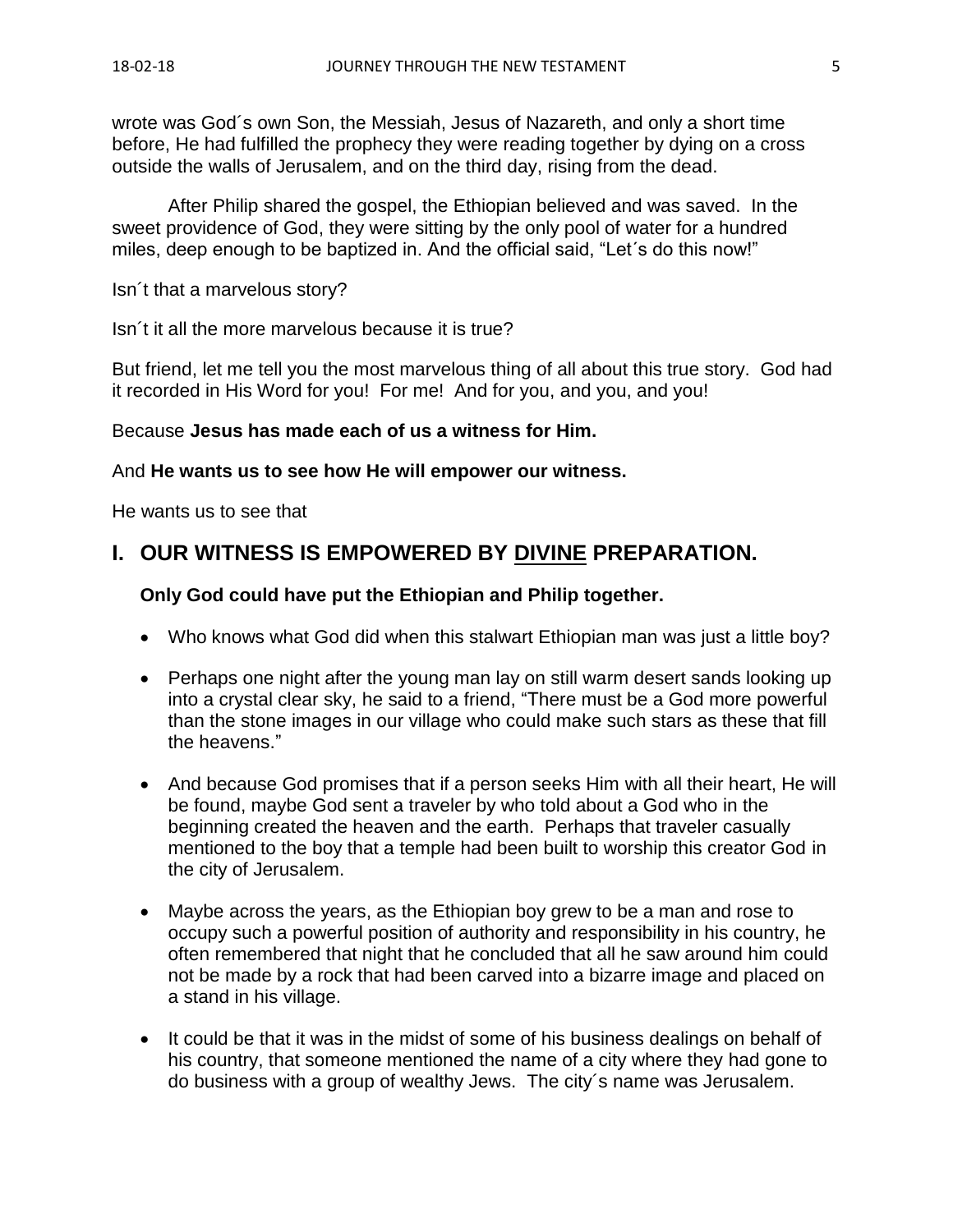- Perhaps a memory was triggered; Jerusalem, a temple to worship the One True Creator God.
- Folks, we do not know. Seeing how God drew the Ethiopian Eunuch to Jerusalem to worship, how God put the rare and precious scroll of Isaiah into his hand, how the Lord caused him to be reading Isaiah 53, is one of the replays I am going to request be streamed into my mansion when I get to heaven.
- But this I know for sure. God revealed enough of Himself for this man to seek Him with all of his heart. God responded by revealing more of Himself. And as the man kept seeking, God kept revealing until finally God sent Philip to give the Ethiopian the gospel so that he could be saved.

And God shows us this much so we can know that

#### **If you will be a willing witness, God will make divine appointments for you.**

I don´t mean you will have an Ethiopian experience every time you share, but you will have those times you recognize that God has set up a divine encounter for you and the person you are talking to.

I remember about 6 years ago, God had led us to plan a mission trip for a team to Valente, Brazil. I did not know in advance the divine appointment God had made for me in that place.

It wasn´t easy to get there. There just aren´t any flights from Panama City, FL to Valente, Brazil.

So we flew to Atlanta

then to São Paulo Brazil

and on to Salvador

From there we took a bus to Valente.

In Valente, we divided the team into three parts to work in three places.

My part of the team was to go in a tiny neighborhood on the edge of town called Petrolina.

There was a street I and my translator were assigned to.

#### **That was my divine appointment! Right there on that street.**

Folks, I could tell you of dozens of divine appointments, for me and for many who have gone to Brazil, Mexico, Africa, India, and right here in Panama City, FL.

### Because **GOD EMPOWERS WITNESSES BY DIVINE PREPARATION.**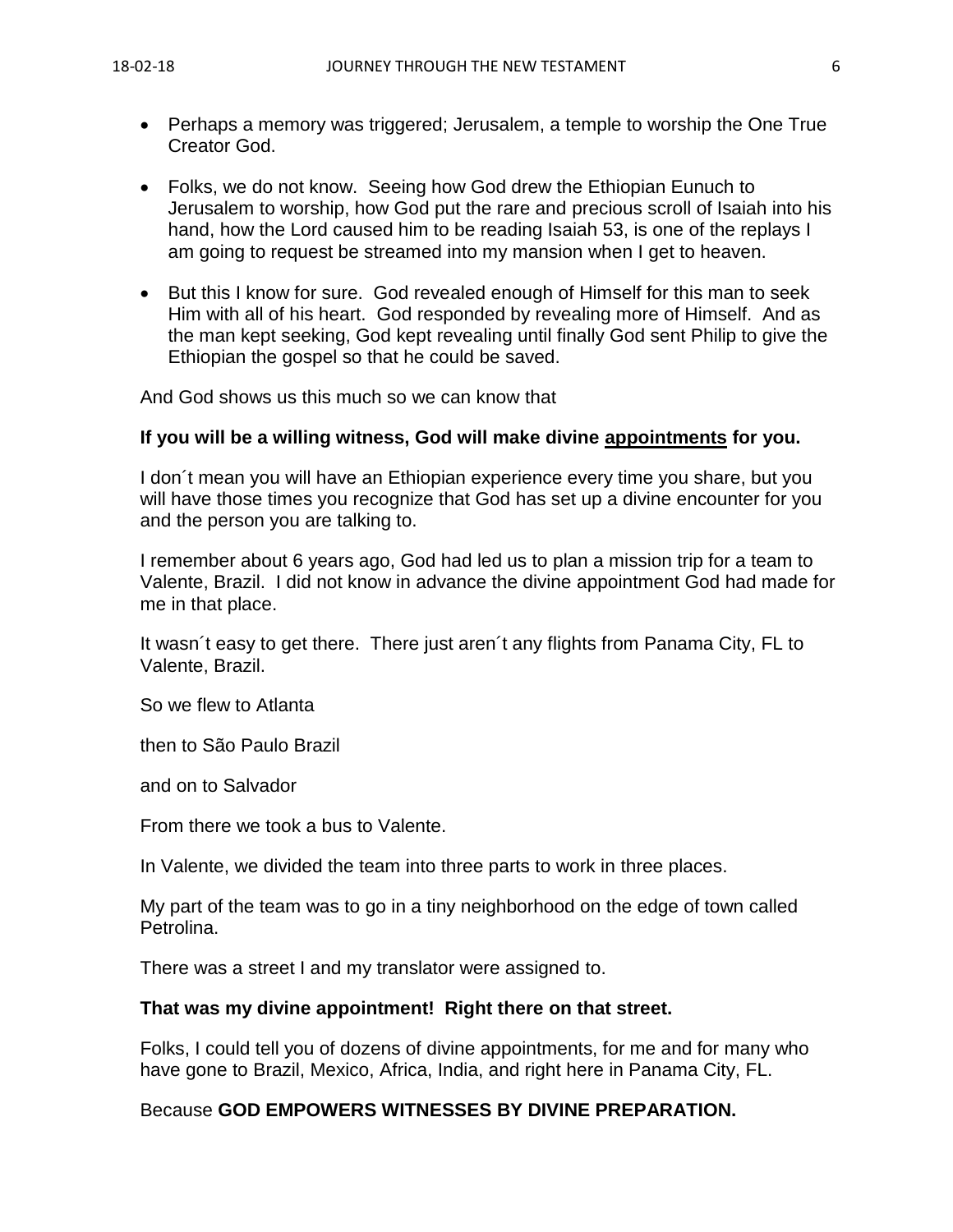Secondly,

# **II. OUR WITNESS IS EMPOWERED BY SUBMITTING OUR WILL TO THE LORD.**

This was the key for Philip. He went when God said to go. He did what God said to do.

### **We are often hampered by a "why" mentality,**

- **as if we can require God to explain Himself**
- **or as if He has to prove to us that His way is best.**

#### **Delayed obedience is disobedience.**

During a revival in my church in Slidell, a lady was giving testimony of how she had resisted submitting herself as a wife to the decisions of her husband.

She said, "I have never liked the S word."

But I will tell you, men don´t like the S word either.

None of us like to submit. We all like to do things our own way! In fact, the Bible has a special word that means exactly that – doing things our own way – Iniquity!

### **SUBMITTING OUR WILL TO THE WILL OF THE LORD EMPOWERS OUR WITNESS.**

# **III. OUR WITNESS IS EMPOWERED BY THE POWER OF THE GOSPEL ITSELF.**

Romans 1:16 For I am not ashamed of **the gospel of Christ**, for it is the **power of God to salvation** for everyone who believes, for the Jew first and also for the Greek.

You don´t need to be an orator or fancy speaker.

The power is not in you or in me. The power is in the gospel itself.

The gospel is a story that stirs the emotions, but that is not its power.

The power of the gospel is infused from on high.

It is supernatural, and it is inextinguishable.